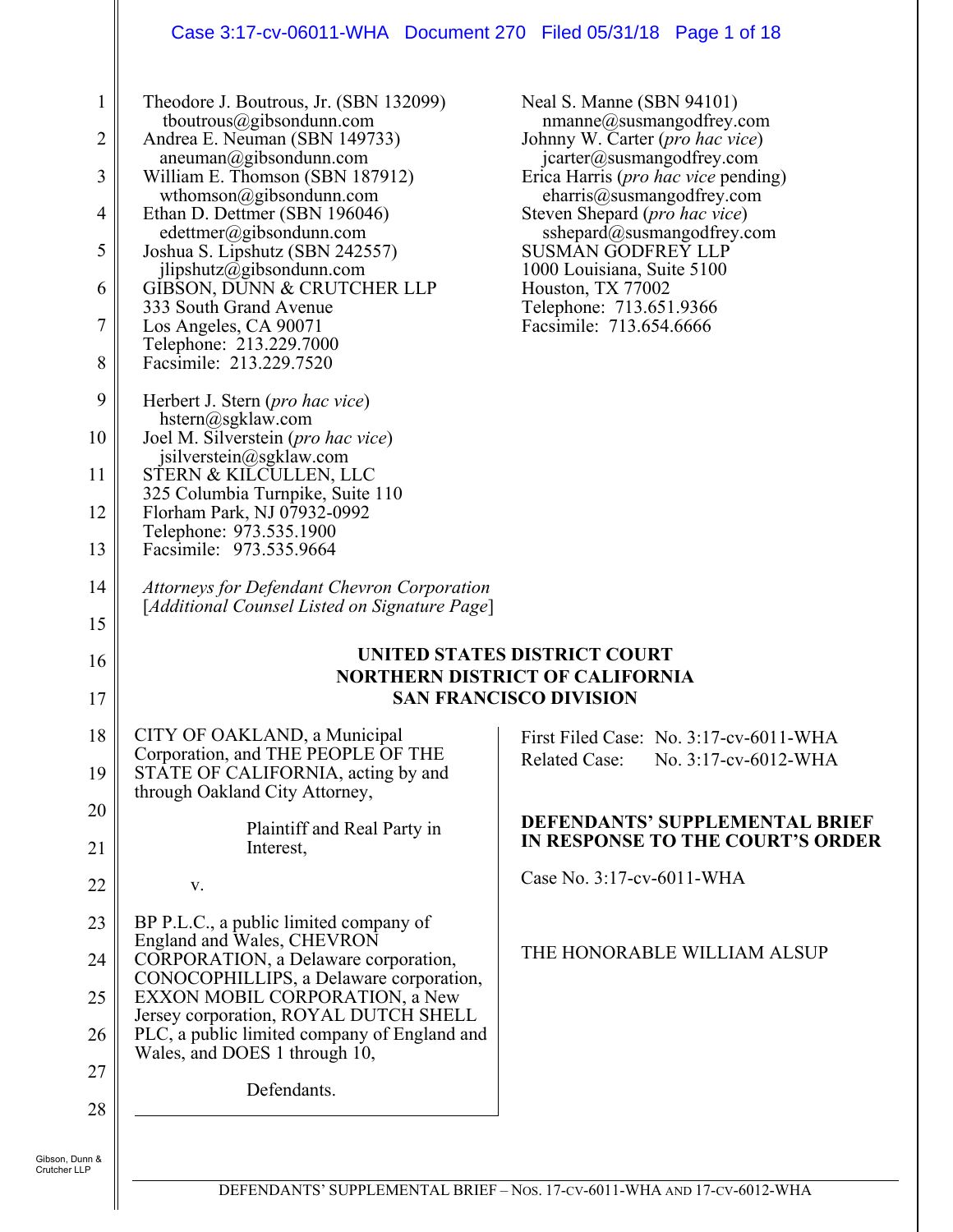|                                                      | Case 3:17-cv-06011-WHA Document 270 Filed 05/31/18 Page 2 of 18                                                                                                                                                                                                                                                     |                                                                         |
|------------------------------------------------------|---------------------------------------------------------------------------------------------------------------------------------------------------------------------------------------------------------------------------------------------------------------------------------------------------------------------|-------------------------------------------------------------------------|
| $\mathbf 1$<br>$\overline{2}$<br>3<br>$\overline{4}$ | <b>CITY AND COUNTY OF SAN</b><br>FRANCISCO, a Municipal Corporation, and<br>THE PEOPLE OF THE STATE OF<br>CALIFORNIA, acting by and through the San<br>Francisco City Attorney DENNIS J.<br>HERRERA,                                                                                                                | Case No. 3:17-cv-6012-WHA                                               |
| 5                                                    | Plaintiff and Real Party in<br>Interest,                                                                                                                                                                                                                                                                            |                                                                         |
| 6                                                    | $\mathbf{V}$ .                                                                                                                                                                                                                                                                                                      |                                                                         |
| $\tau$<br>8<br>9<br>10                               | BP P.L.C., a public limited company of<br>England and Wales, CHEVRON<br>CORPORATION, a Delaware corporation,<br>CONOCOPHILLIPS, a Delaware corporation,<br>EXXON MOBIL CORPORATION, a New<br>Jersey corporation, ROYAL DUTCH SHELL<br>PLC, a public limited company of England and<br>Wales, and DOES 1 through 10, |                                                                         |
| 11<br>12                                             | Defendants.                                                                                                                                                                                                                                                                                                         |                                                                         |
| 13                                                   |                                                                                                                                                                                                                                                                                                                     |                                                                         |
| 14                                                   |                                                                                                                                                                                                                                                                                                                     |                                                                         |
| 15                                                   |                                                                                                                                                                                                                                                                                                                     |                                                                         |
| 16                                                   |                                                                                                                                                                                                                                                                                                                     |                                                                         |
| $17\,$                                               |                                                                                                                                                                                                                                                                                                                     |                                                                         |
| 18                                                   |                                                                                                                                                                                                                                                                                                                     |                                                                         |
| 19                                                   |                                                                                                                                                                                                                                                                                                                     |                                                                         |
| 20                                                   |                                                                                                                                                                                                                                                                                                                     |                                                                         |
| 21                                                   |                                                                                                                                                                                                                                                                                                                     |                                                                         |
| 22                                                   |                                                                                                                                                                                                                                                                                                                     |                                                                         |
| 23                                                   |                                                                                                                                                                                                                                                                                                                     |                                                                         |
| 24                                                   |                                                                                                                                                                                                                                                                                                                     |                                                                         |
| 25                                                   |                                                                                                                                                                                                                                                                                                                     |                                                                         |
| 26                                                   |                                                                                                                                                                                                                                                                                                                     |                                                                         |
| 27                                                   |                                                                                                                                                                                                                                                                                                                     |                                                                         |
| 28                                                   |                                                                                                                                                                                                                                                                                                                     |                                                                         |
| Gibson, Dunn &<br>Crutcher LLP                       |                                                                                                                                                                                                                                                                                                                     |                                                                         |
|                                                      |                                                                                                                                                                                                                                                                                                                     | DEFENDANTS' SUPPLEMENTAL BRIEF - Nos. 17-CV-6011-WHA AND 17-CV-6012-WHA |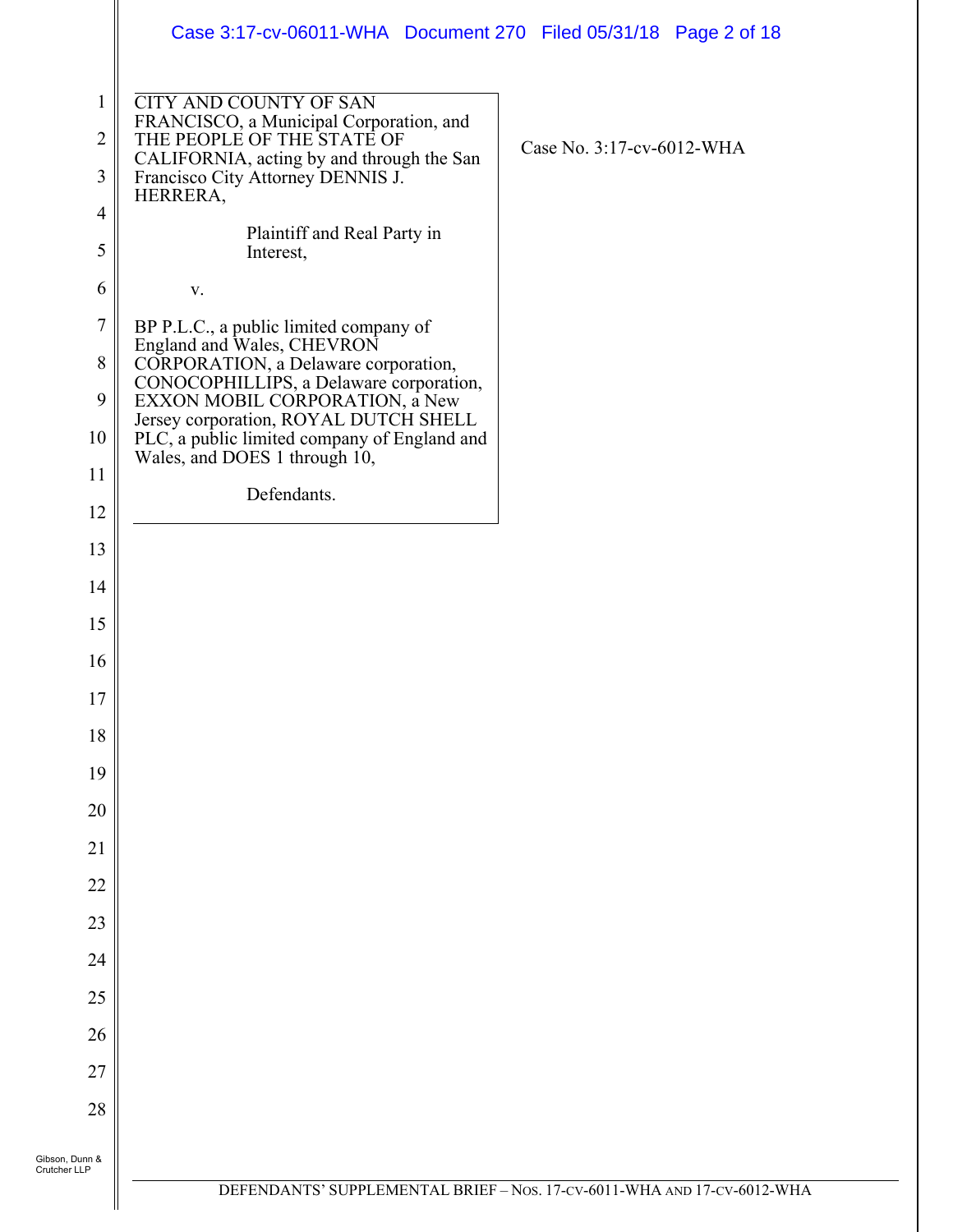|     | <b>TABLE OF CONTENTS</b>                                                         |
|-----|----------------------------------------------------------------------------------|
| I.  |                                                                                  |
| II. |                                                                                  |
|     | The Law of Nuisance Has Always Required a Balancing of Harms and<br>A.           |
|     | The Restatement's Commentary Regarding Actions for Damages Does Not<br><b>B.</b> |
| Ш.  |                                                                                  |
|     |                                                                                  |
|     |                                                                                  |
|     |                                                                                  |
|     |                                                                                  |
|     |                                                                                  |
|     |                                                                                  |
|     |                                                                                  |
|     |                                                                                  |
|     |                                                                                  |
|     |                                                                                  |
|     |                                                                                  |
|     |                                                                                  |
|     |                                                                                  |
|     |                                                                                  |
|     |                                                                                  |
|     |                                                                                  |
|     |                                                                                  |
|     |                                                                                  |
|     |                                                                                  |
|     |                                                                                  |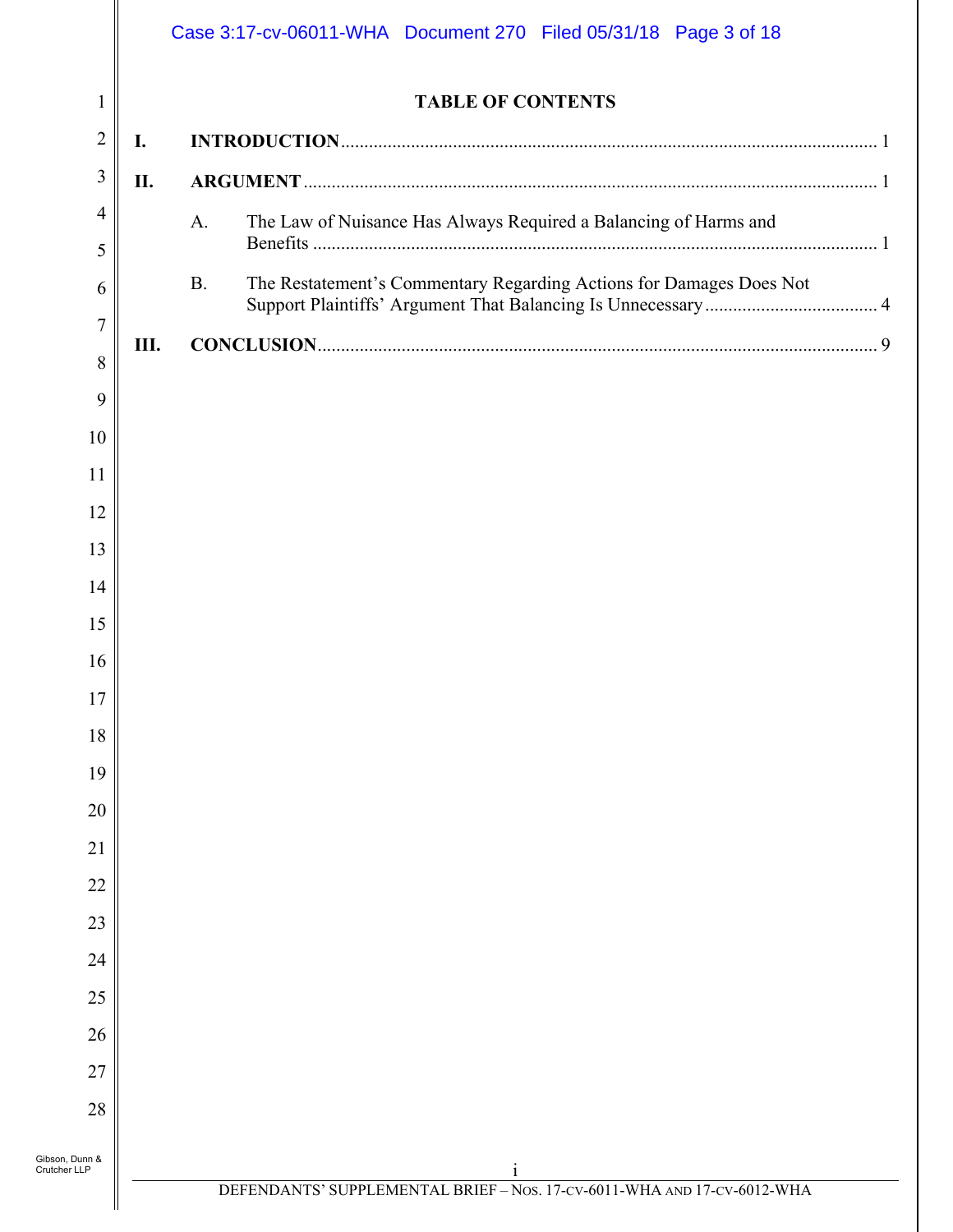# Case 3:17-cv-06011-WHA Document 270 Filed 05/31/18 Page 4 of 18

1  $\sim$  1

 $\mathbb I$ 

#### **TABLE OF AUTHORITIES**

| ∠                              | Cases                                            |  |
|--------------------------------|--------------------------------------------------|--|
| 3                              | Am. Elec. Power Co. v. Connecticut,              |  |
| $\overline{4}$                 |                                                  |  |
| 5                              | Bliss v. Anaconda Cooper Mining Co.,             |  |
| 6                              |                                                  |  |
| 7                              | Boomer v. Atlantic Cement,                       |  |
| 8                              | Cal. Tahoe Reg'l Planning Agency v. Jennings,    |  |
| 9                              |                                                  |  |
| 10                             | California v. Gen. Motors Corp.,                 |  |
| 11                             |                                                  |  |
| 12                             | City of Imperial Beach v. Chevron Corp., et al., |  |
| 13                             | City of New York v. BP P.L.C., et al.,           |  |
| 14                             |                                                  |  |
| 15                             | City of Richmond v. Chevron Corp., et al.,       |  |
| 16                             |                                                  |  |
| 17                             | City of Santa Cruz v. Chevron Corp., et al.,     |  |
| 18                             | Clapper v. Amnesty Int'l USA,                    |  |
| 19                             |                                                  |  |
| 20                             | Clifton Iron Co. v. Dye,                         |  |
| 21                             |                                                  |  |
| 22                             | Connecticut v. Am. Elec. Power Co.,              |  |
| 23                             | Cox v. Schlachter,                               |  |
| 24                             |                                                  |  |
| 25                             | Cty. of Marin v. Chevron Corp., et al.,          |  |
|                                |                                                  |  |
| 26<br>27                       | Cty. of San Mateo v. Chevron Corp., et al.,      |  |
|                                |                                                  |  |
| 28                             |                                                  |  |
| Gibson, Dunn &<br>Crutcher LLP | $\ddot{\mathbf{i}}$                              |  |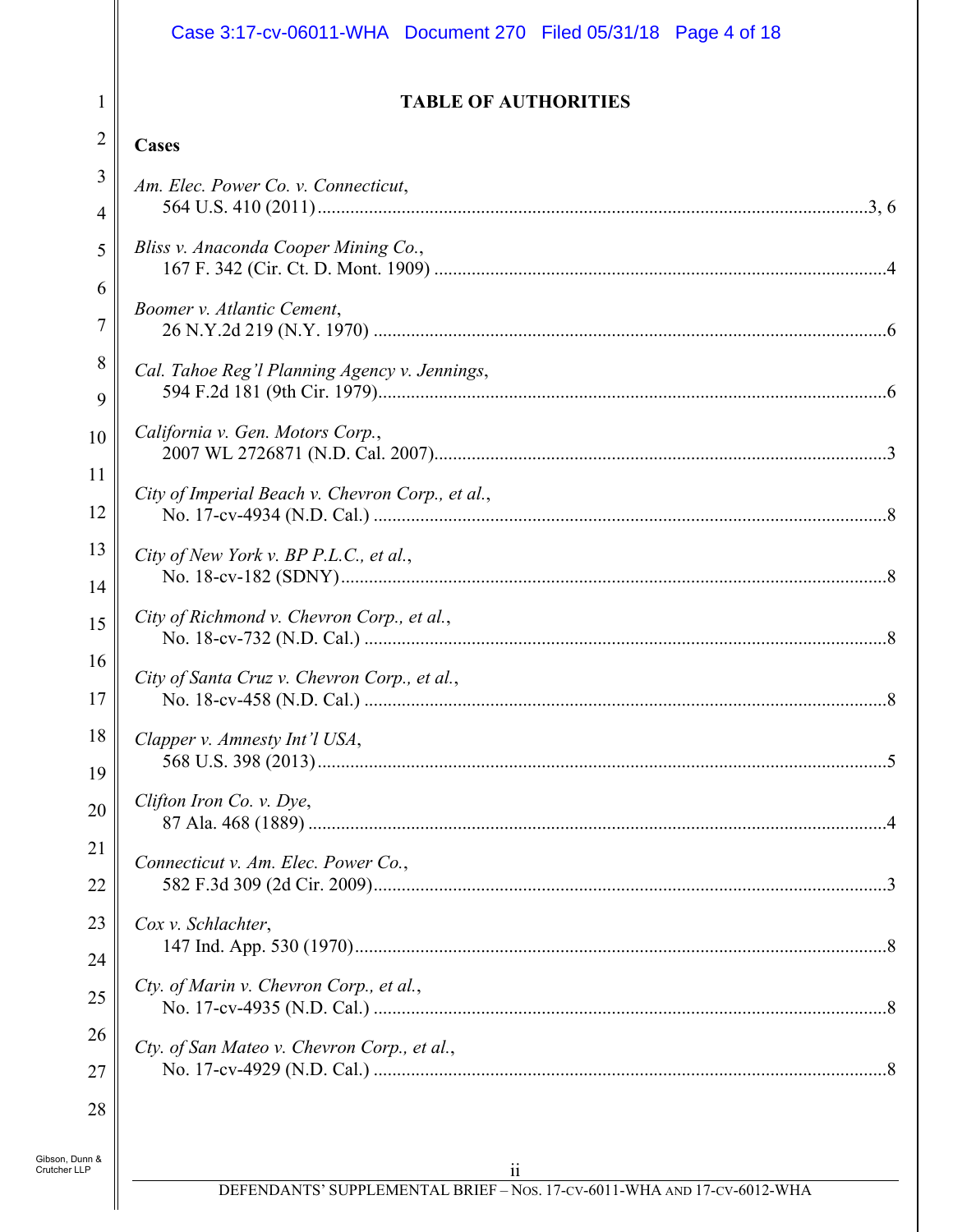|                     | Case 3:17-cv-06011-WHA  Document 270  Filed 05/31/18  Page 5 of 18 |
|---------------------|--------------------------------------------------------------------|
| 1<br>$\overline{2}$ | Cty. of Santa Cruz v. Chevron Corp., et al.,                       |
| 3                   | Ferguson v. City of Keene,                                         |
| $\overline{4}$      | Florida E. Coast Props., Inc. v. Metro. Dade County,               |
| 5                   |                                                                    |
| 6                   | People ex rel. Gallo v. Acuna,                                     |
| 7<br>8              | Gray v. Grand Trunk W. R. Co.,                                     |
| 9                   | Helix Land Co. v. City of San Diego,                               |
| 10                  |                                                                    |
| 11                  | Int'l Paper Co. v Ouellette,                                       |
| 12                  | Jesner v. Arab Bank, PLC,                                          |
| 13                  |                                                                    |
| 14<br>15            | King County v. BP P.L.C., et al.,                                  |
| 16                  | Kurns v. R.R. Friction Prods. Corp.,                               |
| 17                  | In re Lead Paint Litig.,                                           |
| 18                  |                                                                    |
| 19                  | Madison v. Ducktown Sulphur, Copper & Iron Co.,                    |
| 20                  | McCarthy v. Bunker Hill & Sullivan Mining & Concentrating Co.,     |
| 21                  |                                                                    |
| 22                  | Michigan v. U.S. Army Corps of Engineers,                          |
| 23                  |                                                                    |
| 24<br>25            | Middlesex Cty. Sewerage Auth. v. Nat'l Sea Clammers Ass'n,         |
| 26                  | Native Vill. of Kivalina v. ExxonMobil Corp.,                      |
| 27                  |                                                                    |
| 28                  | People v. ConAgra Grocery Prods. Co.,                              |
| ነበ &                |                                                                    |

Gibson, Dunn & Crutcher LLP

Ш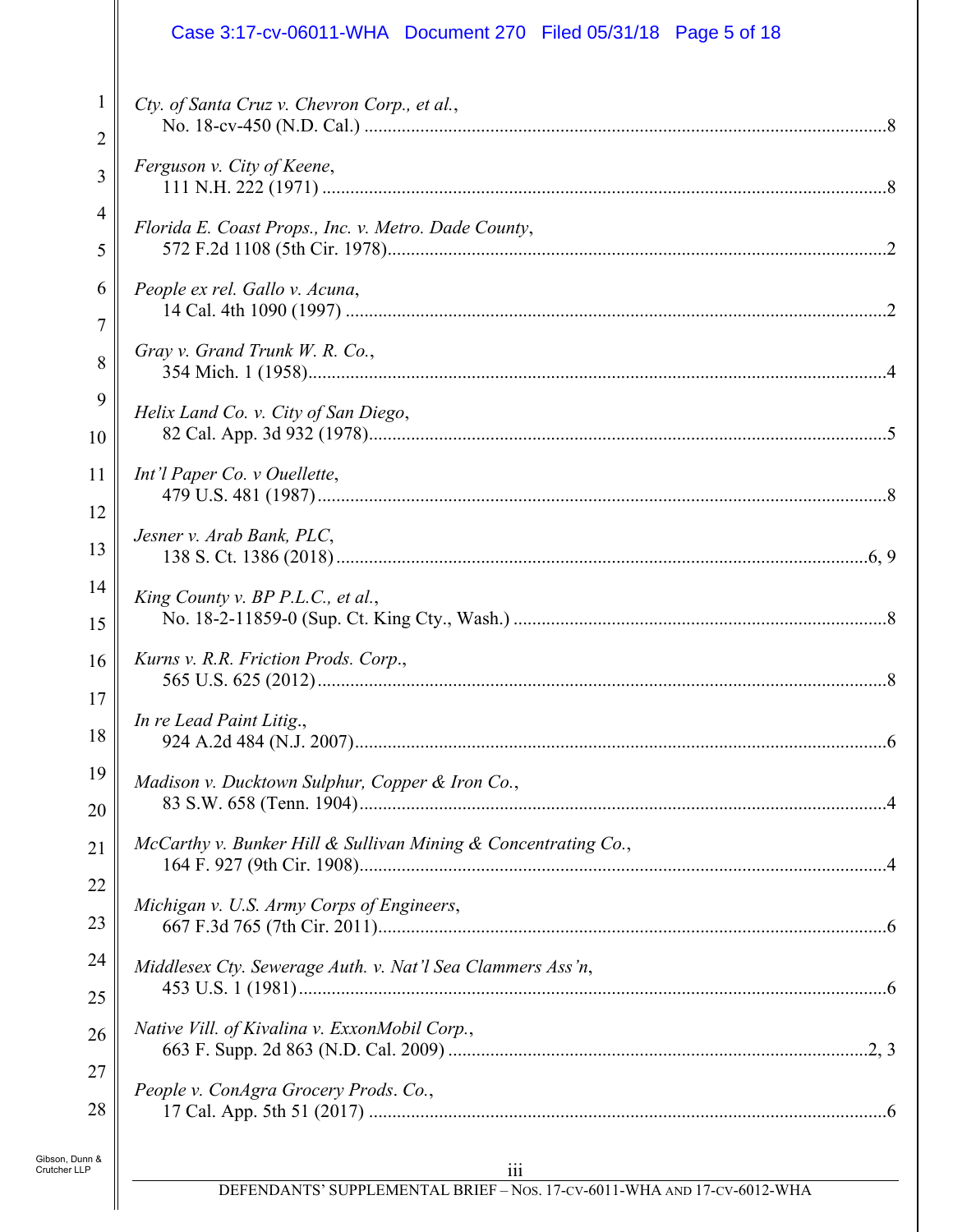|                                | Case 3:17-cv-06011-WHA  Document 270  Filed 05/31/18  Page 6 of 18      |
|--------------------------------|-------------------------------------------------------------------------|
| $\mathbf{I}$<br>$\overline{2}$ | Appeal of Richards,                                                     |
| 3                              | San Diego Gas & Elec. Co. v. Sup. Ct.,                                  |
| 4<br>5                         | Wood v. Picillo,                                                        |
| 6                              | <b>Other Authorities</b>                                                |
| $\overline{7}$<br>8            | Donald G. Gifford, Public Nuisance as a Mass Products Liability Tort,   |
| 9                              | Thomas W. Merrill, Is Public Nuisance a Tort?                           |
| 10                             | <b>Treatises</b>                                                        |
| 11                             |                                                                         |
| 12                             |                                                                         |
| 13                             |                                                                         |
| 14<br>15                       |                                                                         |
| 16                             |                                                                         |
| 17                             | W. Page Keeton et al., Prosser and Keeton on the Law of Torts           |
| 18                             |                                                                         |
| 19                             |                                                                         |
| 20                             |                                                                         |
| 21                             |                                                                         |
| 22                             |                                                                         |
| 23                             |                                                                         |
| 24                             |                                                                         |
| 25                             |                                                                         |
| 26                             |                                                                         |
| 27                             |                                                                         |
| 28                             |                                                                         |
| Gibson, Dunn &<br>Crutcher LLP | $1\mathrm{V}$                                                           |
|                                | DEFENDANTS' SUPPLEMENTAL BRIEF - Nos. 17-cv-6011-WHA AND 17-cv-6012-WHA |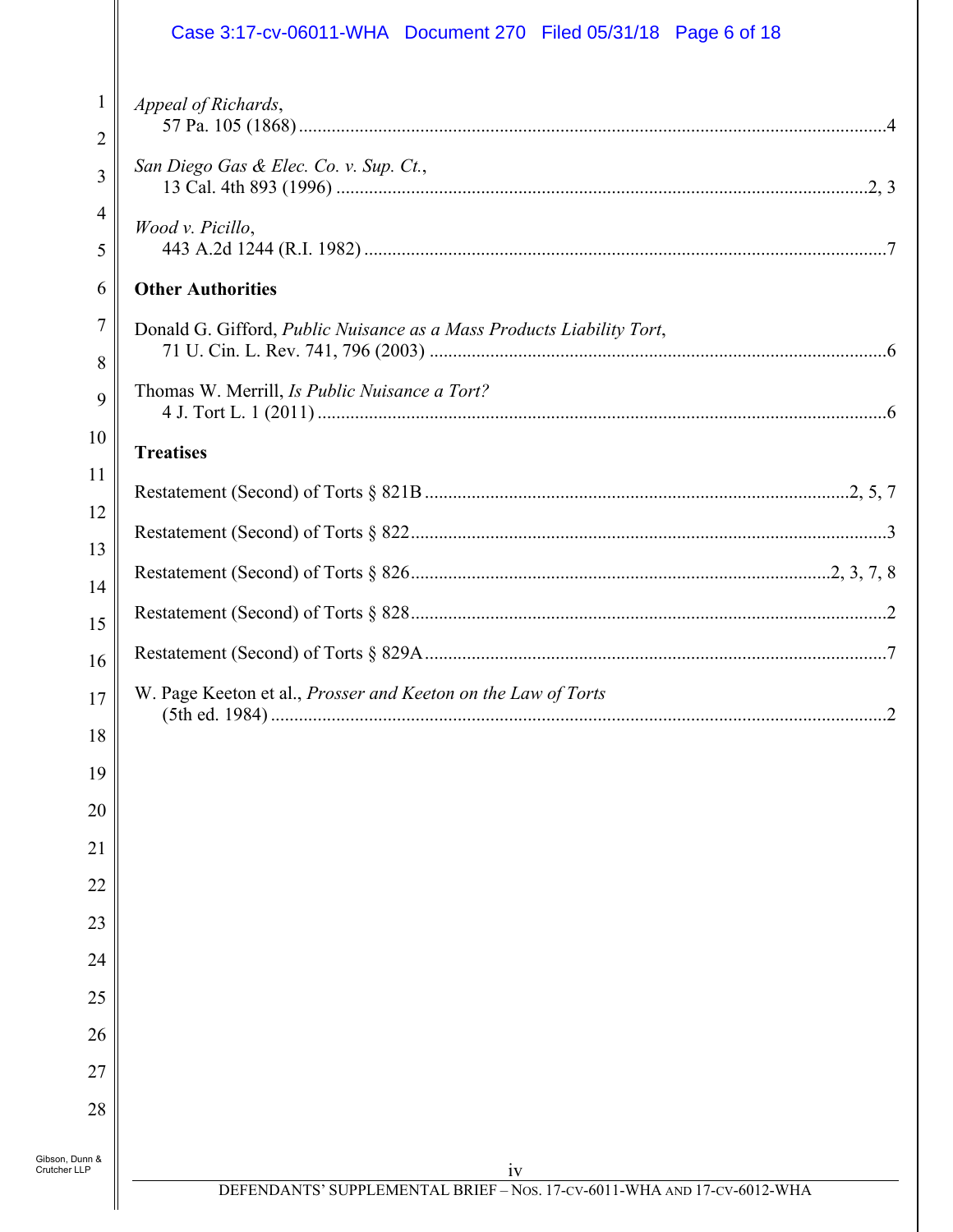# **I. INTRODUCTION**

This Court has ordered the parties to brief "the extent to which adjudication of plaintiffs' federal common law nuisance claims would require the undersigned judge to consider the utility of defendants' alleged conduct."<sup>1</sup> No. 17-cv-6011, ECF No. 259 at 2.<sup>2</sup> Under well-established nuisance law, Plaintiffs' claims would require the Court to weigh the utility of Defendants' fossil-fuel extraction against the alleged harms resulting from that activity in order to determine whether Defendants' conduct is unreasonable. Absent such a finding of unreasonableness, there can be no public nuisance.

8 9 10 11 12 13 14 15 16 17 18 19 Relying on a single comment to a provision in the Restatement addressing damages, Plaintiffs ask this Court to create a brand new public nuisance tort—ready-made for global warming litigation—that would allow them to recover billions of dollars in "abatement funds" without any showing of actual harm or consideration of the social utility of fossil-fuel extraction. But the Restatement itself refutes Plaintiffs' argument, and the judicial innovation Plaintiffs urge would flatly contradict the Supreme Court's admonition to proceed cautiously when fashioning new remedies or expanding private causes of action. Caution is particularly warranted here because Congress has already balanced the risk of global warming with the economic and national security benefits of fossil-fuel extraction and unequivocally encouraged the production of fossil fuels. Thus, to determine whether Defendants "unreasonably" interfered with any public rights, this Court would have to engage in the traditional balancing analysis—second-guessing Congress in the process—by weighing the alleged harms suffered by Plaintiffs against the enormous social utility of Defendants' lawful conduct.

20

21

22

23

24

1

2

3

4

5

6

7

# **II. ARGUMENT**

**A. The Law of Nuisance Has Always Required a Balancing of Harms and Benefits** 

Courts—both federal and state—as well as the Restatement and leading treatises on tort law all confirm that the law of nuisance requires a balancing of the alleged harms suffered by the plaintiff with the utility of the defendant's conduct for society at large.

25

26

27

28

2 All record citations are to No. 17-cv-6011 unless stated otherwise.

 <sup>1</sup> Defendants ExxonMobil, ConocoPhillips, Royal Dutch Shell, and BP are filing the instant brief in response to the May 25, 2018 Order issued by this Court (Dkt. 259). Defendants do not waive their objections to personal jurisdiction by joining in this filing.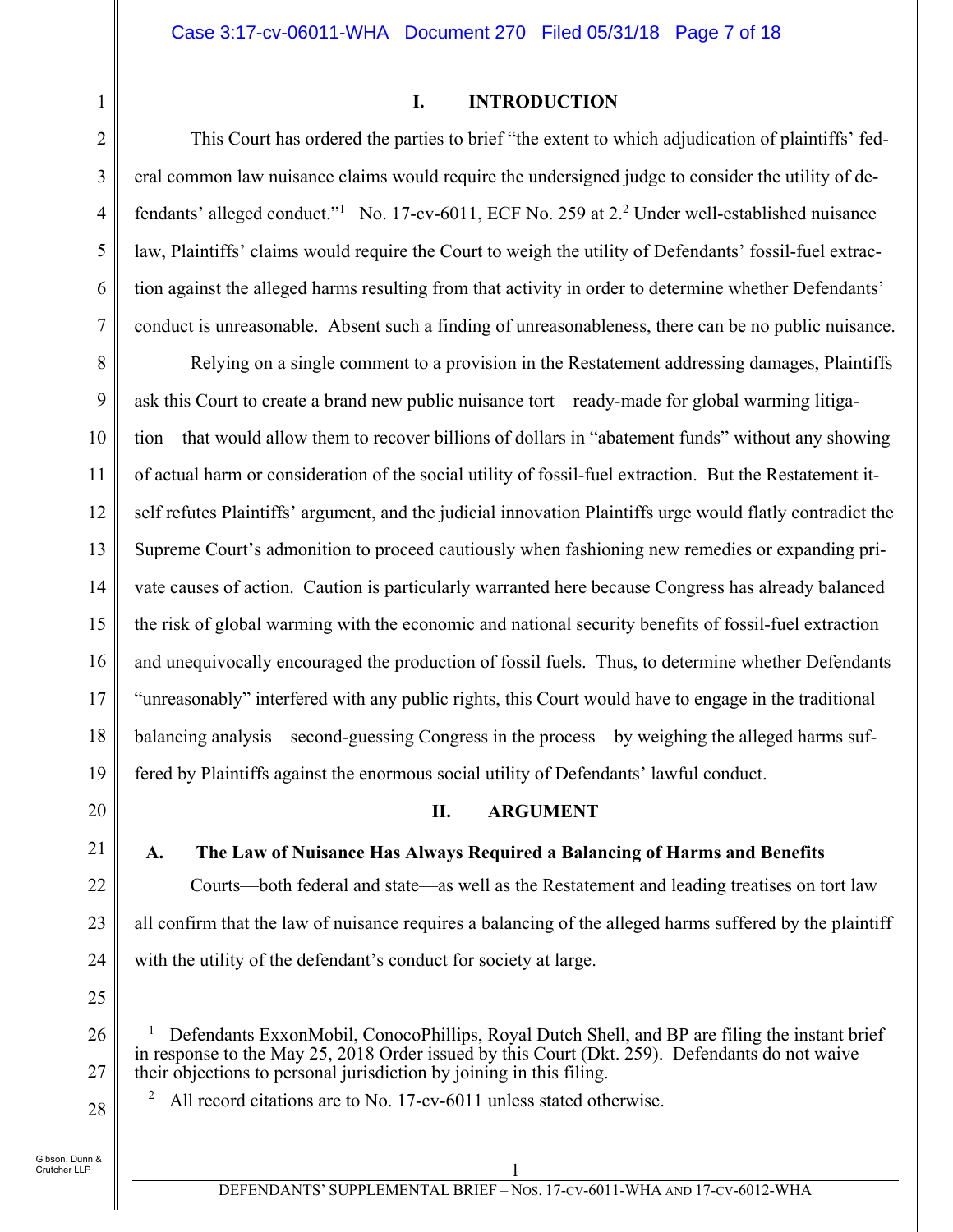### Case 3:17-cv-06011-WHA Document 270 Filed 05/31/18 Page 8 of 18

1 2 3 4 5 6 7 8 9 10 11 12 13 14 15 16 17 18 Start with the Restatement (Second) of Torts. The Restatement defines "a public nuisance" as "an *unreasonable* interference with a right common to the general public." Restatement (Second) of Torts  $\S$  821B (emphasis added).<sup>3</sup> By definition, an inquiry into reasonableness requires balancing the benefits of the activity against the costs: "Whether the interference is unreasonable turns on weighing 'the gravity of the harm against the utility of the conduct.'" *Native Vill. of Kivalina v. ExxonMobil Corp.*, 663 F. Supp. 2d 863, 874 (N.D. Cal. 2009), *aff'd* 696 F.3d 849 (9th Cir. 2012) (quoting Restatement § 821B cmt. e); *see also* W. Page Keeton et al., *Prosser and Keeton on the Law of Torts* § 88, at 626 (5th ed. 1984) ("[P]ractically all human activities interfere to some extent with others in the use and enjoyment of land. . . . Such conduct is unreasonable only if the gravity of the harm caused outweighs the utility of the conduct."); *San Diego Gas & Elec. Co. v. Sup. Ct.*, 13 Cal. 4th 893, 938 (1996) ("The primary test for determining whether the invasion is unreasonable is whether the gravity of the harm outweighs the social utility of the defendant's conduct, taking a number of factors into account.") (citing Restatement §§ 826–831); *People ex rel. Gallo v. Acuna*, 14 Cal. 4th 1090, 1105 (1997) ("The unreasonableness of a given interference represents a judgment reached by comparing the social utility of an activity against the gravity of the harm it inflicts, taking into account a handful of relevant factors."); *Florida E. Coast Props., Inc. v. Metro. Dade County*, 572 F.2d 1108, 1112 (5th Cir. 1978) (in "every case," the court "must make a comparative evaluation of the conflicting interests").

19 20 21 22 23 24 25 26 Comment e to Restatement § 821B provides several different categories of "unreasonable interference," but it explains that "[i]n each of these categories, some aspect of the concept of unreasonableness is to be found." The comment instructs that "[t]his analysis is set forth below in  $\S 826-$ 831," and those sections, in turn, confirm that the test for nuisance entails a cost-benefit analysis to determine unreasonableness. In fact, the titles of those sections alone make this framework clear: Section 826 is titled "Unreasonableness of Intentional Invasion"; Section 827, "Gravity of Harm— Factors Involved"; Section 828, "Utility of Conduct—Factors Involved." Sections 829 through 831 set forth the various ways of balancing "Gravity vs. Utility." Further, Section 828 directs courts to

27

 <sup>3</sup> All citations to the Restatement are to the Restatement (Second) of Torts. Defendants do not concede that the Restatement's nuisance principles can be transposed into the global warming context, but merely assume the point arguendo.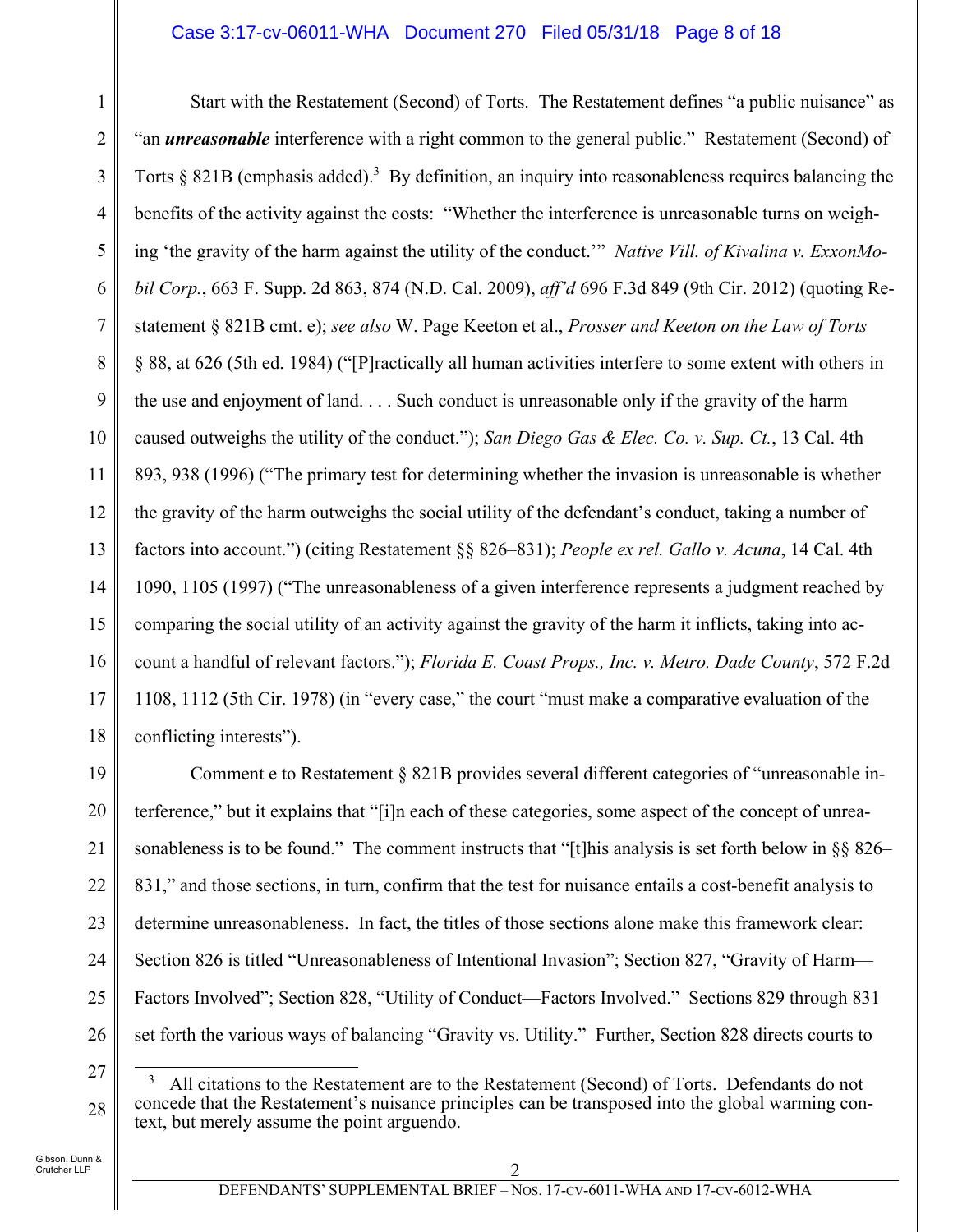#### Case 3:17-cv-06011-WHA Document 270 Filed 05/31/18 Page 9 of 18

consider the following factors when "determining the utility of conduct": "(a) the social value that the law attaches to the primary purpose of the conduct; (b) the suitability of the conduct to the character of the locality; and (c) the impracticability of preventing or avoiding the invasion." "Fundamentally, the unreasonableness [analysis] . . . is a problem of relative values to be determined by the trier of fact in each case in the light of all the circumstances of that case." *San Diego Gas & Elec.*, 13 Cal. 4th at 938–39 (quoting Restatement § 826 cmt. b); *see also* Restatement § 822 cmt. g ("the law of torts does not attempt to impose liability or shift the loss in every case in which one person's conduct has some detrimental effect on another.").

9 10 11 12 13 14 15 16 17 18 19 20 21 22 The Supreme Court made this very point in *AEP*, holding that the nuisance claims at issue there would require "complex balancing" of "competing interests": "Along with the environmental benefit potentially achievable, our Nation's energy needs and the possibility of economic disruption must weigh in the balance." *Am. Elec. Power Co. v. Connecticut*, 564 U.S. 410, 427 (2011) ("*AEP*"); *see also Connecticut v. Am. Elec. Power Co.*, 582 F.3d 309, 326–27 (2d Cir. 2009) (explaining that in the resolving interstate public nuisance cases, the Supreme Court has "appraised the sophisticated scientific and expert evidence offered, [and] weighed the equities"); *Kivalina*, 663 F. Supp. 2d at 874 ("factfinder [would] have to weigh, inter alia, the energy-producing alternatives that were available in the past and consider their respective impact on far ranging issues such as their reliability as an energy source, safety considerations and the impact of the different alternatives on consumers and business at every level"); *California v. Gen. Motors Corp.*, 2007 WL 2726871, at \*8 (N.D. Cal. 2007) ("the adjudication of Plaintiff's claim would require the Court to balance the competing interests of reducing global warming emissions and the interests of advancing and preserving economic and industrial development")*.*

23 24 25 26 This principle is fundamental, and courts nationwide have applied this balancing test in nuisance cases for centuries. Over 100 years ago, when asked to enjoin a socially valuable mining operation that was injuring the plaintiff's land, the Ninth Circuit cautioned against curtailing socially beneficial conduct encouraged by law:

> "[A] court of equity [should] be very slow to stop . . . vast operations [when doing so would] throw[] out of employment thousands of men, practically wip[e] out of existence important towns, ruin[] a large number of business men, destroy[] markets for the crops

27

28

1

2

3

4

5

6

7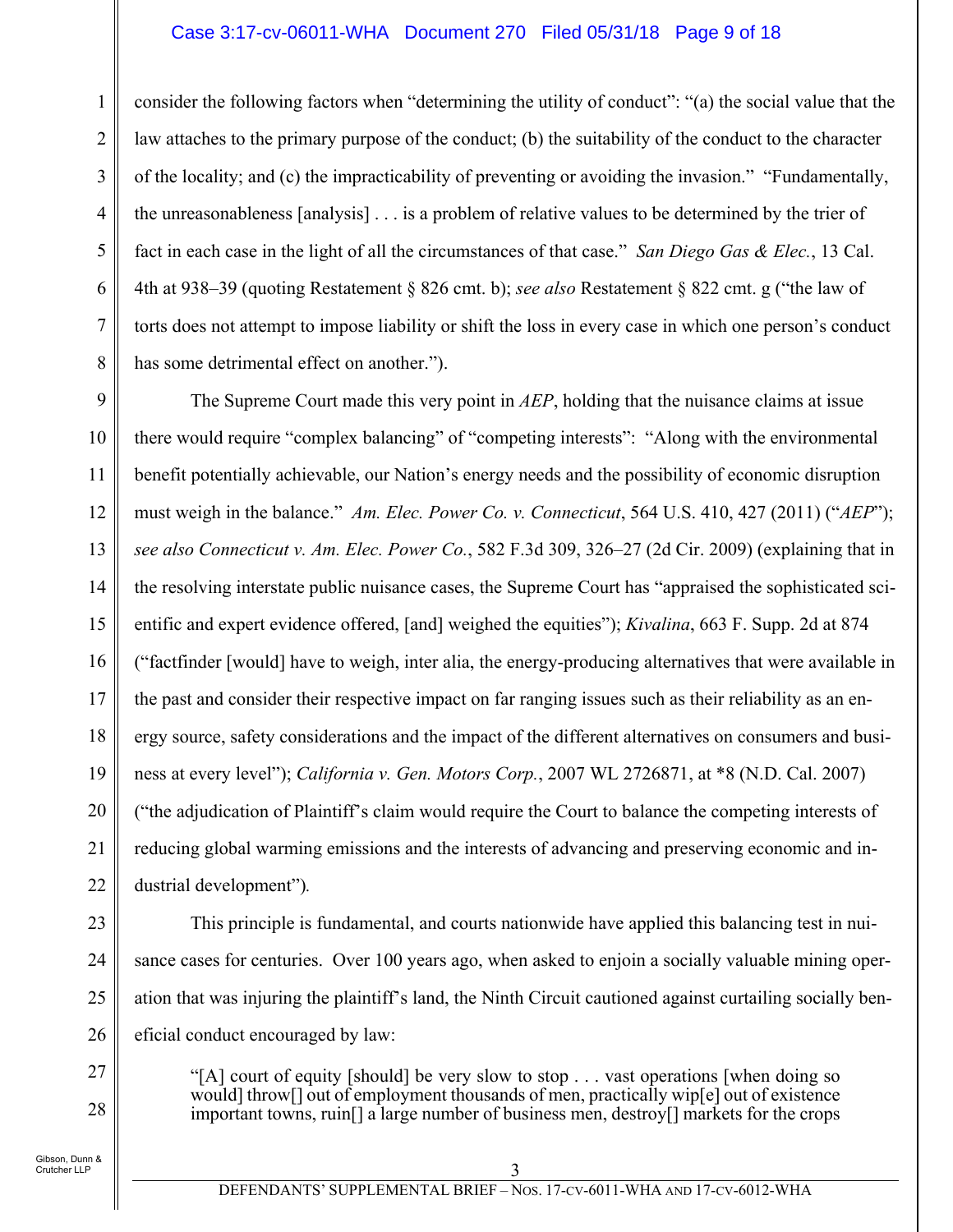# Case 3:17-cv-06011-WHA Document 270 Filed 05/31/18 Page 10 of 18

of many farms, and where the business in and of itself is not only not unlawful, but, by the Constitution of the state in which all of the properties in question are situate[d], is expressly given the preferred right over the great industry of agriculture itself, and where, by Congressional legislation as well as by usage, custom, and laws in all of the mining states and territories, it is sanctioned and encouraged."

4 5 6 7 8 9 10 11 12 13 14 15 16 17 18 19 20 21 22 23 24 *McCarthy v. Bunker Hill & Sullivan Mining & Concentrating Co.,* 164 F. 927, 940 (9th Cir. 1908). State courts have applied similar reasoning in nuisance actions regarding a variety of other economically necessary production activities. *See*, *e.g.*, *Appeal of Richards*, 57 Pa. 105, 112 (1868) (declining to enjoin defendant's use of coal to smelt iron because enjoining "the defendants in the use of a material necessary to the successful production of an article of such prime necessity as good iron" would inflict "a greater injury . . . than would result from a refusal to enjoin"); *Clifton Iron Co. v. Dye*, 87 Ala. 468, 471, 470–71 (1889) ("[I]t is not every case of nuisance or continuing trespass which a court of equity will restrain by injunction. In determining this question, the court should weigh the injury that may accrue to the one or the other party, and also to the public, by granting or refusing the injunction."); *Madison v. Ducktown Sulphur, Copper & Iron Co.*, 83 S.W. 658, 665 (Tenn. 1904) (denying injunction because "the great public interests and benefits to flow from the conversion of these ores into pig metal should not be lost sight of"); *Bliss v. Anaconda Cooper Mining Co.*, 167 F. 342, 371 (Cir. Ct. D. Mont. 1909) (denying injunction because the court found that "thousands of defendants' employees will have to be discharged; . . . the [local] cities will be injured irreparably by the general effect upon internal commerce[;] . . . professional men, banks, business men, working people, hotels, stores, and railroads will be so vitally affected as to cause unprecedented depression in the most populous part of the state; . . . farmers . . . will not have nearly as good markets as they have enjoyed; . . . industry will be driven from the state; and . . . values of many kinds of property will either be practically destroyed or seriously affected"); *Gray v. Grand Trunk W. R. Co.*, 354 Mich. 1, 11 (1958) (denying injunction after "balancing ... the equities of the parties in the interests of the public good").

The rule laid down in these cases is clear: before determining that a defendant's conduct is unreasonable, the court must weigh the harms against the benefits.

# **B. The Restatement's Commentary Regarding Actions for Damages Does Not Support Plaintiffs' Argument That Balancing Is Unnecessary**

Notwithstanding that balancing has always been a central element of nuisance law, Plaintiffs

25

26

27

28

1

2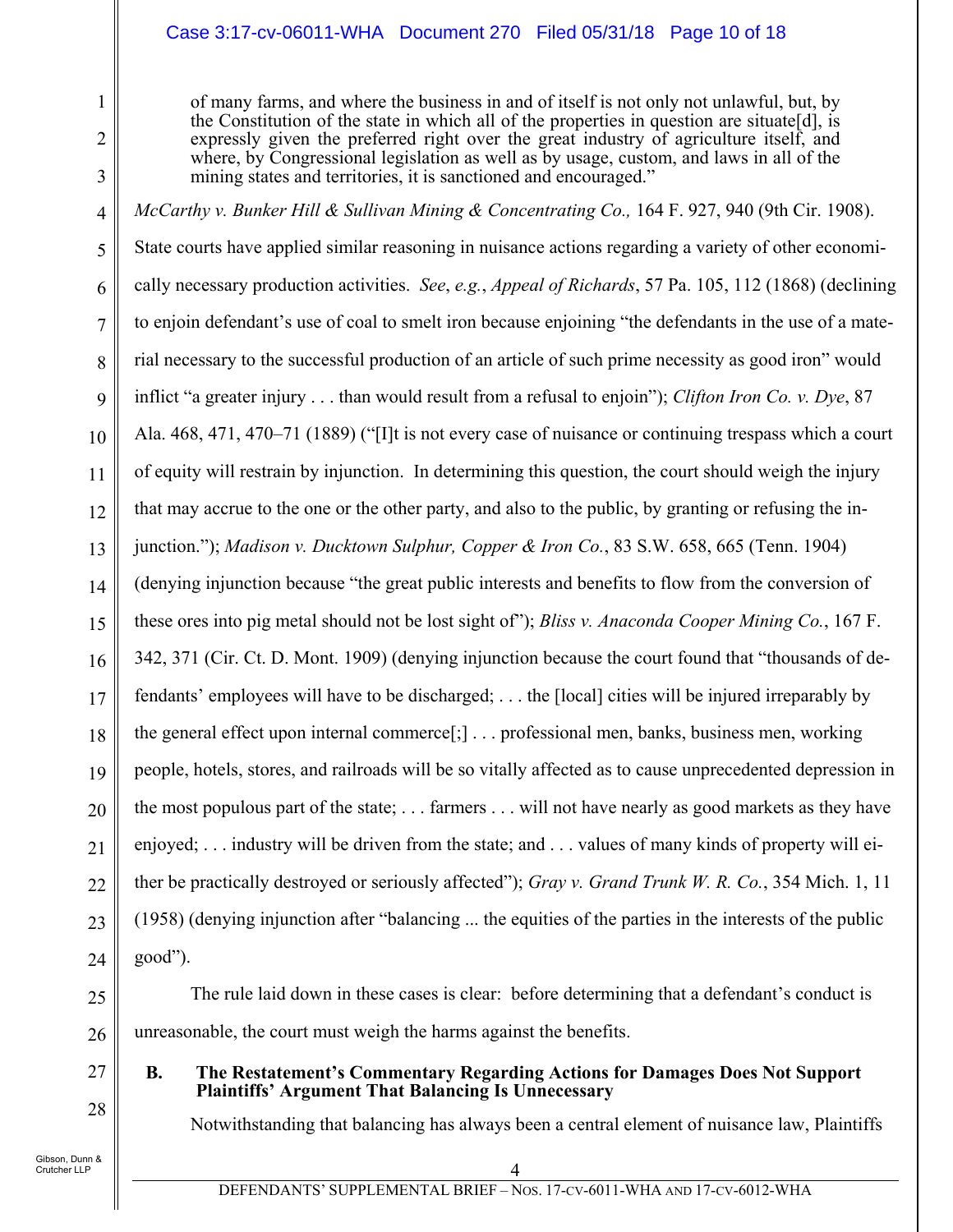#### Case 3:17-cv-06011-WHA Document 270 Filed 05/31/18 Page 11 of 18

1 2 3 4 5 6 7 8 9 10 11 argued at the May 24 hearing that this Court can ignore the benefits of oil and gas production, finding the entire industry to be a *per se* nuisance—essentially creating a strict liability tort under federal common law. Hr'g Tr. (May 24, 2018) 66:6–12 (Court: "Do we weigh into the calculation the benefit that the world has gotten out of fossil fuels?" Mr. Berman: "We don't."). In support of this novel proposition, Plaintiffs pointed to a single comment in a single section of the Restatement: Section 821B, comment i, titled "Action for damages distinguished from one for injunction." That comment explains that "[a]lthough a general activity may have great utility it may still be unreasonable to inflict the harm without compensating for it." Restatement § 821B, cmt. i. Thus, whereas "[i]n an action for injunction the question is whether the activity itself is so unreasonable that it must be stopped," in a damages action a court may find it "reasonable to continue an important activity if payment is made for the harm it is causing." *Id.* 

For several reasons, Plaintiffs' are wrong in contending that this Restatement comment eliminates the need to consider the utility of Defendants' conduct.

14 15 16 17 18 19 20 21 22 23 24 25 26 27 28 First and foremost, *this is not a damages action*. Rather, as Plaintiffs' counsel conceded at the hearing, they are asking for "an abatement remedy." Hr'g Tr. 81:8–9. In response to the Court's question whether Plaintiffs had brought "an action for tort damages" or "an action for injunction or abatement," Plaintiffs' counsel responded: "Well, we're—we're in between[.]" Hr'g Tr. 67:9–12. Plaintiffs have studiously avoided requesting damages because "an award of damages is retroactive, applying to past conduct," and thus "for damages to be awarded significant harm must have been actually incurred." Restatement § 821B cmt. i; *see also Helix Land Co. v. City of San Diego*, 82 Cal. App. 3d 932, 950 (1978) ("[Plaintiff] may not recover damages for potential, future injuries arising from the threat of nuisance. The risk of future flooding is not an act. It does not give rise to a cause of action for damages.") (citation and internal quotation marks omitted)*.* But Plaintiffs have not yet incurred, and may never incur, significant harm. Indeed, when asked to describe the injury the cities have suffered thus far, Plaintiffs' counsel could come up with nothing more than that the cities have been "spending money . . . to employ<sup>[]</sup> outside consultants<sup>[]</sup> to study global warming." Hr'g Tr. 81:21–82:4; *cf. Clapper v. Amnesty Int'l USA*, 568 U.S. 398, 416 (2013) ("[R]espondents cannot manufacture standing merely by inflicting harm on themselves based on their fears of hypothetical

12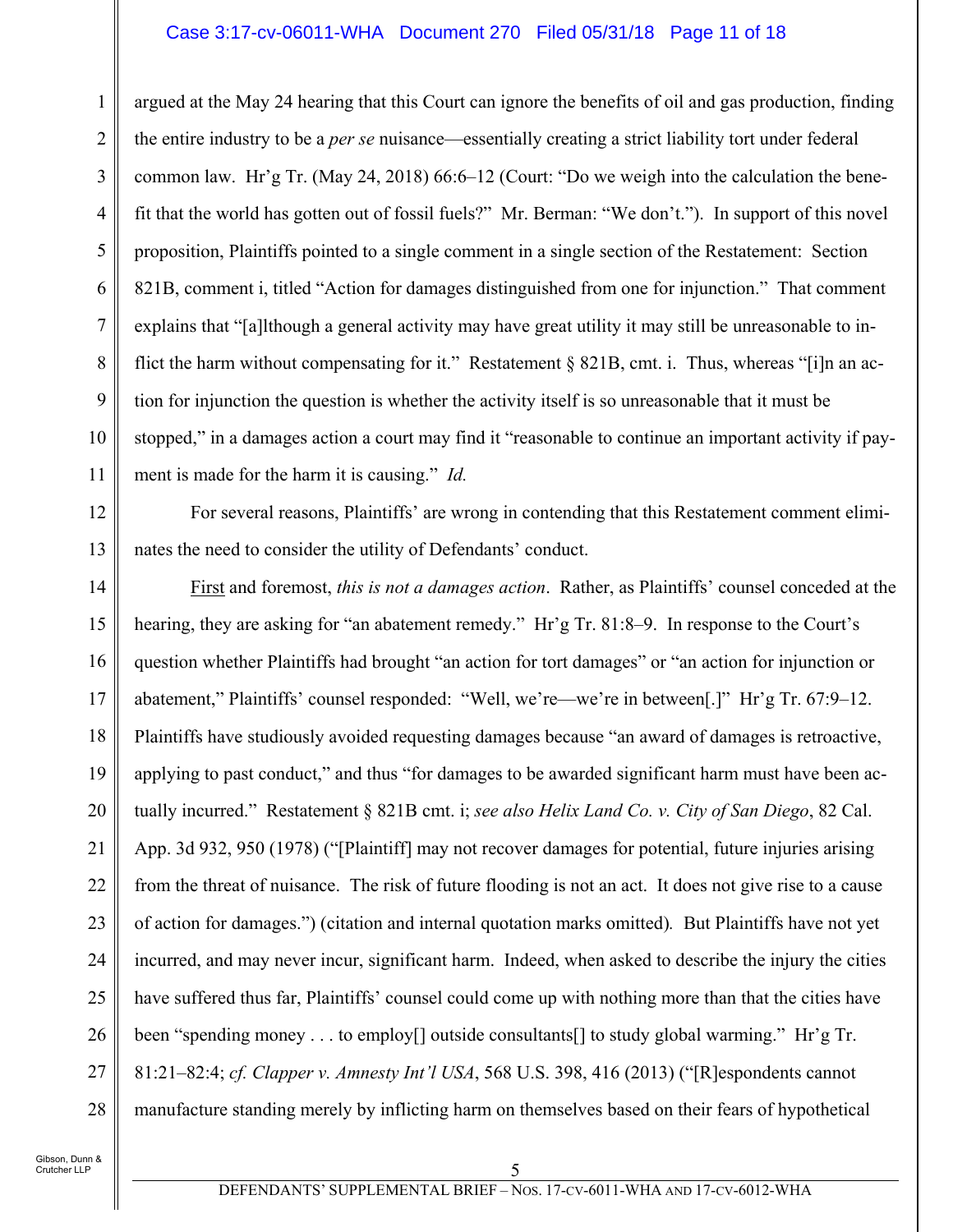future harm that is not certainly impending."). $4$ 

| $\overline{2}$ | Second, damages are not available under the federal common law of nuisance. Rather, the                    |
|----------------|------------------------------------------------------------------------------------------------------------|
| 3              | Supreme Court has only "recognized the validity of federal common law nuisance actions instituted          |
| $\overline{4}$ | by one state to enjoin damaging activities carried on in another." Cal. Tahoe Reg'l Planning Agency        |
| 5              | v. Jennings, 594 F.2d 181, 193 (9th Cir. 1979) (emphasis added) (collecting cases); see also AEP,          |
| 6              | 564 U.S. at 421 (describing pre- <i>Erie</i> decisions "approv[ing] federal common law suits brought by    |
| $\tau$         | one State to abate pollution emanating from another State"); Michigan v. U.S. Army Corps of Engi-          |
| 8              | neers, 667 F.3d 765, 781 (7th Cir. 2011) (holding that federal courts may, in appropriate circum-          |
| 9              | stances, "grant equitable relief to abate a public nuisance that is occurring or to stop a threatened nui- |
| 10             | sance from arising"). The Supreme Court has not yet decided "whether a cause of action may be              |
| 11             | brought under federal common law by a private plaintiff, seeking damages." See Middlesex Cty.              |
| 12             | Sewerage Auth. v. Nat'l Sea Clammers Ass'n, 453 U.S. 1, 21 (1981). And there "is not a word in the         |
| 13             | Restatement about public officials recovering damages." Thomas W. Merrill, Is Public Nuisance a            |
| 14             | Tort? 4 J. Tort L. 1, 18 (2011); id. at 17 ("[P]ublic nuisance is not historically associated with a dam-  |
| 15             | ages remedy"); accord In re Lead Paint Litig., 924 A.2d 484, 498-99 (N.J. 2007) ("[T]here is no            |
| 16             | right either historically, or through the Restatement['s] formulation, for the public entity to seek to    |
| 17             | collect money damages[.]") (citing Restatement § 821C(1)); Donald G. Gifford, Public Nuisance as a         |
| 18             | Mass Products Liability Tort, 71 U. Cin. L. Rev. 741, 796 (2003) (explaining that historically             |
| 19             | "[a]ctions for damages were not available" in public nuisance cases). Awarding damages would thus          |
| 20             | represent a "marked extension" of the federal common law of nuisance. Jesner v. Arab Bank, PLC,            |

<sup>21</sup>

<sup>22</sup> 23 24 25 26 27 28  $\frac{1}{4}$  Plaintiffs identified only one case in which a *state* court awarded an "abatement fund"—the recent outlier decision in *People v. ConAgra Grocery Prods*. *Co.*, 17 Cal. App. 5th 51 (2017). ECF No. 235 at 22 n.52. But even that decision does not support the requested remedy here, because the "abatement fund" there paid for "lead inspections, education about lead hazards, and *remediation of particular lead hazards* inside residences in the 10 [plaintiff] jurisdictions." *ConAgra*, 17 Cal. App. 5th at 79 (emphasis added). Here, by contrast, Plaintiffs want money to build infrastructure to protect against speculative future harms. Moreover, even *ConAgra* involved balancing, as the court there evaluated whether "lead in private homes" could be abated "at a reasonable cost by reasonable means." *Id.* at 109. Plaintiffs also cited *Boomer v. Atlantic Cement*, 26 N.Y.2d 219 (N.Y. 1970), ECF No. 235 at 22 n.52, but that case involved a claim for private nuisance, not public nuisance, and the court did not award an "abatement fund" to pay for future infrastructure projects. Rather, it granted an "injunction conditioned on the payment of permanent damages to plaintiffs which would compensate them for the total economic loss to their property present and future caused by defendant's operations." *Id.* at 225. In other words, the court awarded damages backed up by the threat of an injunction. Here, by contrast, Plaintiffs have requested neither damages *nor* an injunction.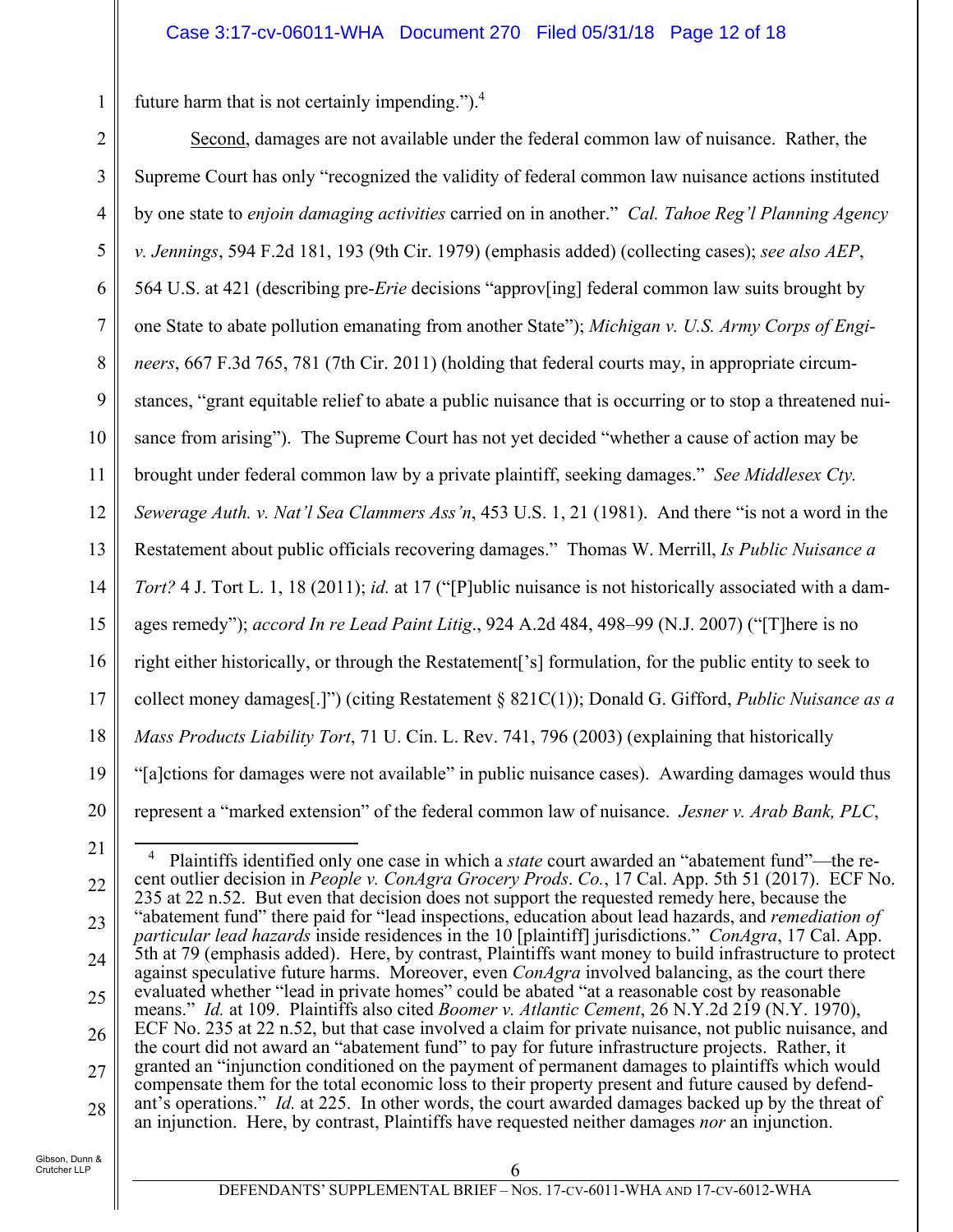138 S. Ct. 1386, 1402 (2018) (citation omitted).

2 3 4 5 6 7 8 9 10 11 12 13 14 15 16 17 18 19 Third, the test Plaintiffs want this Court to apply *still* requires a balancing inquiry. The very comment on which Plaintiffs rely states that "[i]n determining whether to award damages, the court's task is to decide whether it is *unreasonable* to engage in the conduct without paying for the harm done." Restatement § 821B, cmt. i (emphasis added). And Section 829A, which Plaintiffs cited in their remand motion, provides that "[a]n intentional invasion of another's interest in the use and enjoyment of land is *unreasonable* if the harm resulting from the invasion is severe and greater than the other *should be required* to bear without compensation." Restatement § 829A (emphasis added). Both of these tests are value-laden policy determinations that balance costs against benefits. In fact, Section 829A is merely a "specific application of the general rule stated in § 826," *id.* cmt. b, which requires balancing. And the commentary on Section 829A confirms that its test is merely a variation on the balancing that typifies nuisance cases: "Thus, in *determining whether the gravity of the interference with the public right outweighs the utility of the actor's conduct* (see § 826, Comment a), the fact that the harm resulting from the interference is severe and greater than the other *should be required to* bear without compensation will *normally* be sufficient to make the interference unreasonable." *Id.*, cmt. a. (emphasis added). Section 829A thus merely reflects the common-sense notion that "the more serious the harm is found to be, the more likely it is that the trier of fact will hold that the invasion is unreasonable." *Id*. cmt. b.<sup>5</sup> Plaintiffs' request for a strict liability nuisance tort that eliminates the reasonableness inquiry entirely thus has no basis in law.<sup>6</sup>

20

21

22

23

24

25

<sup>5</sup> The illustrations cited in Section 829A involve situations where the defendant engaged in activity that had already caused direct, severe harm to the adjacent plaintiff, such as where "A's smelter produces sulphurous fumes that waft over B's adjoining farm, killing some of his crops and severely damaging others," or where "A's factory produces severe vibrations that reach B's house 100 feet away," which "shake window panes loose, cause ceilings to fall and produce cracks in the plaster." Restatement § 829A (Illustrations). These examples do not suggest that the Court can ignore the utility of Defendants' conduct here, where Plaintiffs are seeking billions of dollars to abate speculative *future* harms they claim will result from an attenuated causal chain—that includes Plaintiffs themselves—involving billions of third parties independently acting over several decades relating to activity that was authorized, indeed encouraged, by the federal and state governments.

<sup>26</sup> 27 28 6 In their opposition to Defendants' motion to dismiss, Plaintiffs cited *Wood v. Picillo*, 443 A.2d 1244 (R.I. 1982), for the proposition that "liability in nuisance is predicated upon unreasonable injury rather than upon unreasonable conduct." ECF No. 235 at 15 n.30 (quoting *Picillo*, 443 A.2d at 1247). But Plaintiffs' omitted the first part of the quoted sentence, which made clear that the court was simply "[d]istinguish[ing]" nuisance "from negligence liability." *Picillo*, 443 A.2d at 1247. The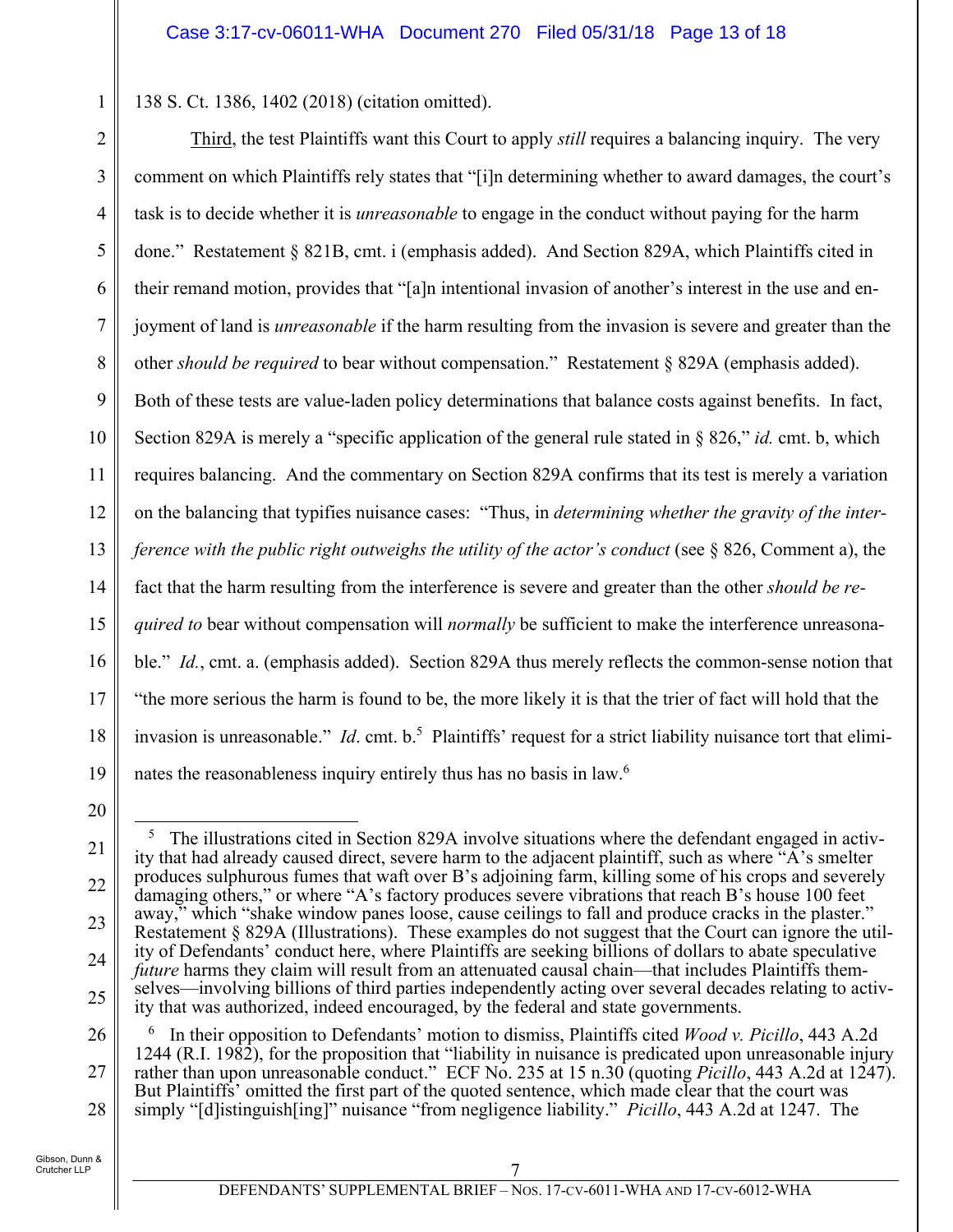### Case 3:17-cv-06011-WHA Document 270 Filed 05/31/18 Page 14 of 18

1 2 3 4 5 6 7 8 9 10 11 12 13 14 15 Fourth, the Restatement makes clear that Plaintiffs' preferred test does not apply if the damages Plaintiffs seek would "make the continuation of the conduct not feasible," because then the damages award would be akin to an injunction. Restatement § 826(b); *see also* Restatement § 826, cmt. f; *Int'l Paper Co. v Ouellette*, 479 U.S. 481, 495 (1987) (award of damages would force defendant "to change its methods of doing business and controlling pollution to avoid the threat of ongoing liability"); *Kurns v. R.R. Friction Prods. Corp*., 565 U.S. 625, 637 (2012) ("[T]he obligation to pay compensation can be, indeed is designed to be, a potent method of governing conduct and controlling policy") (citation omitted). In conducting that feasibility analysis, courts must take account of "the financial burden of compensating for this *and similar harm to others*." Restatement § 826(b)*.* Here, that would mean taking into consideration not only this one lawsuit—which involves two plaintiffs, each demanding billions of dollars—but also the cost of compensating *every other plaintiff* that has brought or could bring similar claims, including the plaintiffs in the eight other global warming-based nuisance cases pending in courts around the country against the same five Defendants.<sup>7</sup> Because the "imposition of this financial burden would make continuation of the activity not feasible, the weighing process for determining unreasonableness" is the proper analysis. Restatement  $\S 826$ , cmt. f.<sup>8</sup>

- 16 17
- 18
- 19

balancing Plaintiffs' alleged harms against the "huge benefit" of Defendants' fossil-fuel extraction.

Hr'g Tr. 68:12–14 (Court: "And so we have gotten a huge benefit from the use of fossil fuels; right?"

In short, there is no way for the Court to adjudicate Plaintiffs' public nuisance claims without

<sup>20</sup> question here is not whether Defendants' acted negligently (they plainly did not), but whether the alleged interference with public rights was unreasonable, which requires balancing.

<sup>21</sup> 22 <sup>7</sup> *See Cty. of San Mateo v. Chevron Corp., et al.*, No. 17-cv-4929 (N.D. Cal.); *City of Imperial Beach v. Chevron Corp., et al.*, No. 17-cv-4934 (N.D. Cal.); *Cty. of Marin v. Chevron Corp., et al.*,

<sup>23</sup> No. 17-cv-4935 (N.D. Cal.); *Cty. of Santa Cruz v. Chevron Corp., et al.*, No. 18-cv-450 (N.D. Cal.); *City of Santa Cruz v. Chevron Corp., et al.*, No. 18-cv-458 (N.D. Cal.); *City of Richmond v. Chevron Corp., et al.*, No. 18-cv-732 (N.D. Cal.); *City of New York v. BP P.L.C., et al.*, No. 18-cv-182 (SDNY); *King County v. BP P.L.C., et al.*, No. 18-2-11859-0 (Sup. Ct. King Cty., Wash.).

<sup>24</sup> 25 26 27 28 <sup>8</sup> The cases cited in Restatement  $\S 826(b)$  illustrate that the reasonableness of the defendant's conduct is still critical in an action for damages. For example, in *Ferguson v. City of Keene*, 111 N.H. 222 (1971), the court held that the "circumstances" relevant to determining whether it was "reasonable to require [the plaintiff] to bear [the injury] without compensation" included "balancing the utility of the use against the gravity of the harm suffered by the plaintiff[.]" *Id.* at 224–25 (citation omitted). In *Cox v. Schlachter*, 147 Ind. App. 530 (1970), the court held that the defendant's mice farm, which provided mice for scientific research, was a nuisance despite its "vital utility to all people" because "the lax and negligent manner in which [the defendant] conducted sanitation procedures in relation to

surrounding residents" rendered the interference unreasonable. *Id.* at 535.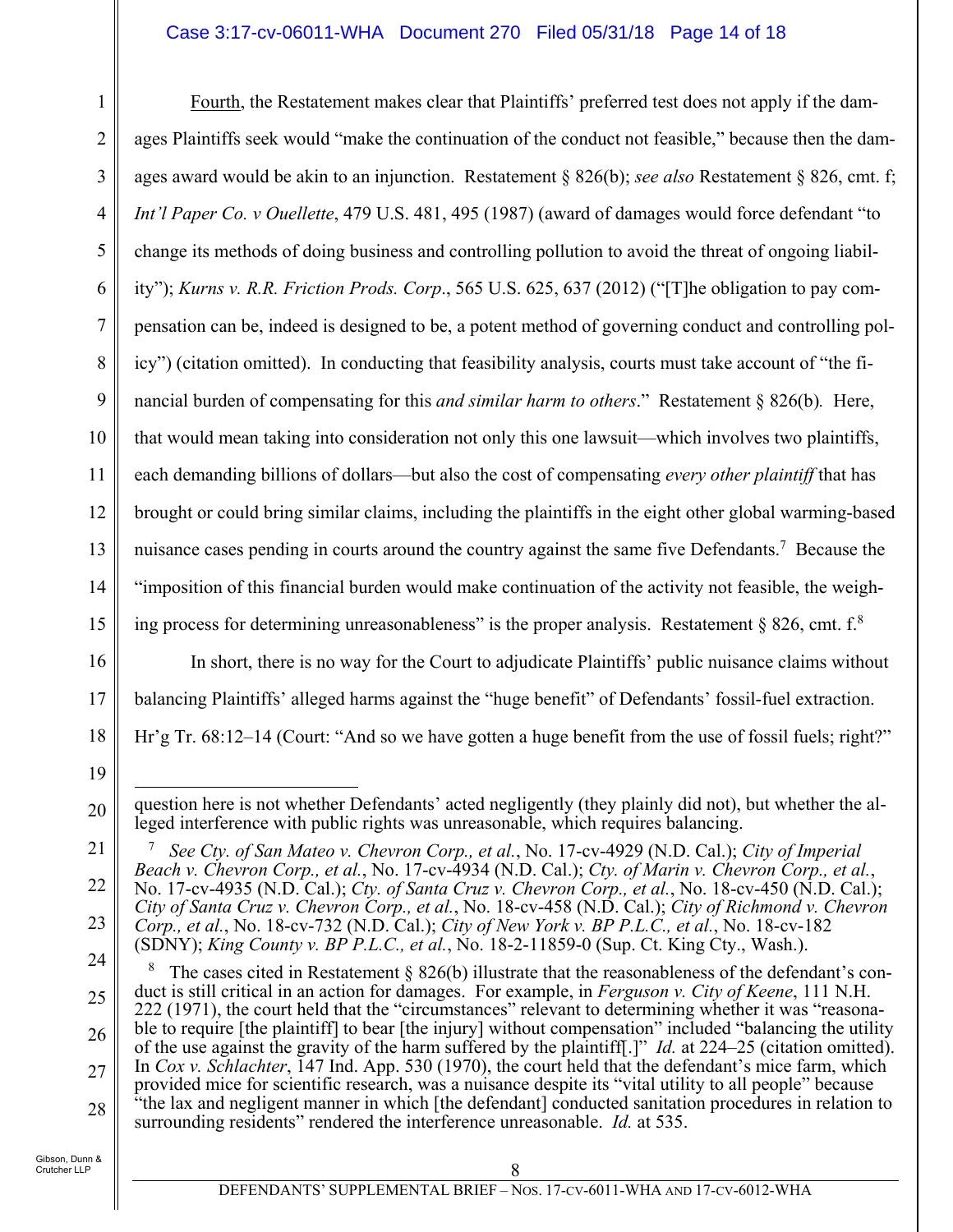Mr. Berman: "Correct."). Moreover, because Plaintiffs have alleged that the "the key tortious decision . . . at issue in this case" is "the decision to produce company-wide levels of fossil fuels that are massive," the Court would also need to determine *what amount* of fossil-fuel extraction is reasonable. Hr'g Tr. 30:2–4; *see also id.* 14:20–21; 30:23–25. Because that type of balancing is the province of Congress and the Executive Branch, Plaintiffs' claims should be dismissed. ECF No. 225 at 8–14, 23–25.

#### **III. CONCLUSION**

In *Jesner*, the Supreme Court reiterated its "general reluctance to extend judicially created private rights of action," and it urged courts to "exercise 'great caution' before recognizing new forms of liability[.]" 138 S. Ct. at 1402–03. This Court should thus decline Plaintiffs' invitation to create a novel strict-liability nuisance that ignores the enormous public benefits of Defendants' lawful conduct. For these reasons, those set forth in the Defendants' Motion to Dismiss, and those made at the May 24, 2018 hearing, the Court should dismiss these actions.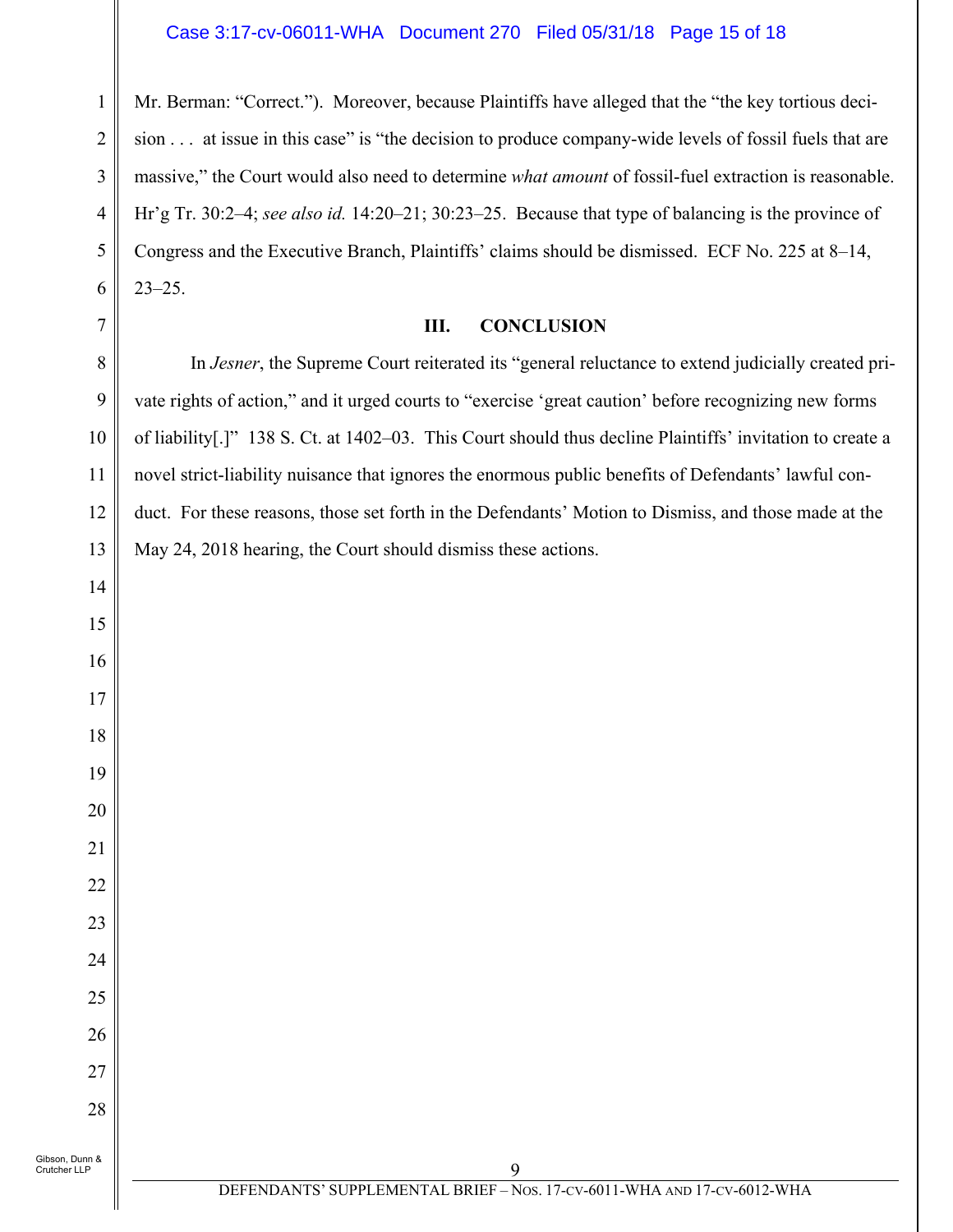|                                                                                                                                                                | Case 3:17-cv-06011-WHA  Document 270  Filed 05/31/18  Page 16 of 18                                                                                                                                                                                                                                                                                                                                                                                                                                                                                                                                                                                                                                                                                                                                                                                                                                                                                 |                                                                                                                                                                                                                                                                                                                                                                                                                                                                                                                                                                                                                                                                                                                                                                                                                                                                                                                                                                                                                                                                                                                                                                                                                                                                                                                        |
|----------------------------------------------------------------------------------------------------------------------------------------------------------------|-----------------------------------------------------------------------------------------------------------------------------------------------------------------------------------------------------------------------------------------------------------------------------------------------------------------------------------------------------------------------------------------------------------------------------------------------------------------------------------------------------------------------------------------------------------------------------------------------------------------------------------------------------------------------------------------------------------------------------------------------------------------------------------------------------------------------------------------------------------------------------------------------------------------------------------------------------|------------------------------------------------------------------------------------------------------------------------------------------------------------------------------------------------------------------------------------------------------------------------------------------------------------------------------------------------------------------------------------------------------------------------------------------------------------------------------------------------------------------------------------------------------------------------------------------------------------------------------------------------------------------------------------------------------------------------------------------------------------------------------------------------------------------------------------------------------------------------------------------------------------------------------------------------------------------------------------------------------------------------------------------------------------------------------------------------------------------------------------------------------------------------------------------------------------------------------------------------------------------------------------------------------------------------|
| $\mathbf{1}$                                                                                                                                                   | May 31, 2018                                                                                                                                                                                                                                                                                                                                                                                                                                                                                                                                                                                                                                                                                                                                                                                                                                                                                                                                        | Respectfully submitted,                                                                                                                                                                                                                                                                                                                                                                                                                                                                                                                                                                                                                                                                                                                                                                                                                                                                                                                                                                                                                                                                                                                                                                                                                                                                                                |
| $\overline{c}$                                                                                                                                                 | By: **/s/ Jonathan W. Hughes                                                                                                                                                                                                                                                                                                                                                                                                                                                                                                                                                                                                                                                                                                                                                                                                                                                                                                                        | By: <u>/s/ Theodore J. Boutrous</u>                                                                                                                                                                                                                                                                                                                                                                                                                                                                                                                                                                                                                                                                                                                                                                                                                                                                                                                                                                                                                                                                                                                                                                                                                                                                                    |
| 3<br>$\overline{4}$<br>5<br>6<br>7<br>$\,8\,$<br>9<br>10<br>11<br>12<br>13<br>14<br>15<br>16<br>17<br>18<br>19<br>20<br>21<br>22<br>23<br>24<br>25<br>26<br>27 | Jonathan W. Hughes (SBN 186829)<br>ARNOLD & PORTER KAYE SCHOLER<br><b>LLP</b><br>Three Embarcadero Center, 10th Floor<br>San Francisco, California 94111-4024<br>Telephone: (415) 471-3100<br>Facsimile: (415) 471-3400<br>E-mail: jonathan.hughes@apks.com<br>Matthew T. Heartney (SBN 123516)<br>John D. Lombardo (SBN 187142)<br>ARNOLD & PORTER KAYE SCHOLER<br><b>LLP</b><br>777 South Figueroa Street, 44th Floor<br>Los Angeles, California 90017-5844<br>Telephone: (213) 243-4000<br>Facsimile: (213) 243-4199<br>E-mail: matthew.heartney@apks.com<br>E-mail: john.lombardo@apks.com<br>Philip H. Curtis (pro hac vice)<br>Nancy Milburn (pro hac vice)<br>ARNOLD & PORTER KAYE SCHOLER<br><b>LLP</b><br>250 West 55th Street<br>New York, NY 10019-9710<br>Telephone: (212) 836-8383<br>Facsimile: (212) 715-1399<br>E-mail: philip.curtis@apks.com<br>E-mail: nancy.milburn@apks.com<br><b>Attorneys for Defendant</b><br>$BP$ $P.L.C.$ | Theodore J. Boutrous, Jr. (SBN 132099)<br>Andrea E. Neuman (SBN 149733)<br>William E. Thomson (SBN 187912)<br>Ethan D. Dettmer (SBN 196046)<br>Joshua S. Lipshutz (SBN 242557)<br>GIBSON, DUNN & CRUTCHER LLP<br>333 South Grand Avenue<br>Los Angeles, CA 90071<br>Telephone: (213) 229-7000<br>Facsimile: (213) 229-7520<br>E-mail: tboutrous@gibsondunn.com<br>E-mail: aneuman@gibsondunn.com<br>E-mail: wthomson@gibsondunn.com<br>E-mail: edettmer@gibsondunn.com<br>E-mail: $j$ lipshutz@gibsondunn.com<br>Herbert J. Stern ( <i>pro hac vice</i> )<br>Joel M. Silverstein (pro hac vice)<br>STERN & KILCULLEN, LLC<br>325 Columbia Turnpike, Suite 110<br>Florham Park, NJ 07932-0992<br>Telephone: (973) 535-1900<br>Facsimile: (973) 535-9664<br>E-mail: hstern@sgklaw.com<br>E-mail: jsilverstein@sgklaw.com<br>Neal S. Manne (SBN 94101)<br>Johnny W. Carter (pro hac vice)<br>Erica Harris (pro hac vice)<br>Steven Shepard (pro hac vice)<br><b>SUSMAN GODFREY LLP</b><br>1000 Louisiana, Suite 5100<br>Houston, TX 77002<br>Telephone: (713) 651-9366<br>Facsimile: (713) 654-6666<br>E-mail: nmanne@susmangodfrey.com<br>E-mail: $jcarter@susmangodfrey.com$<br>E-mail: eharris@susmangodfrey.com<br>E-mail: sshepard@susmangodfrey.com<br><b>Attorneys for Defendant</b><br><b>CHEVRON CORPORATION</b> |
| 28                                                                                                                                                             |                                                                                                                                                                                                                                                                                                                                                                                                                                                                                                                                                                                                                                                                                                                                                                                                                                                                                                                                                     |                                                                                                                                                                                                                                                                                                                                                                                                                                                                                                                                                                                                                                                                                                                                                                                                                                                                                                                                                                                                                                                                                                                                                                                                                                                                                                                        |
| Gibson, Dunn &<br>Crutcher LLP                                                                                                                                 |                                                                                                                                                                                                                                                                                                                                                                                                                                                                                                                                                                                                                                                                                                                                                                                                                                                                                                                                                     |                                                                                                                                                                                                                                                                                                                                                                                                                                                                                                                                                                                                                                                                                                                                                                                                                                                                                                                                                                                                                                                                                                                                                                                                                                                                                                                        |
|                                                                                                                                                                |                                                                                                                                                                                                                                                                                                                                                                                                                                                                                                                                                                                                                                                                                                                                                                                                                                                                                                                                                     | 10                                                                                                                                                                                                                                                                                                                                                                                                                                                                                                                                                                                                                                                                                                                                                                                                                                                                                                                                                                                                                                                                                                                                                                                                                                                                                                                     |

 $\parallel$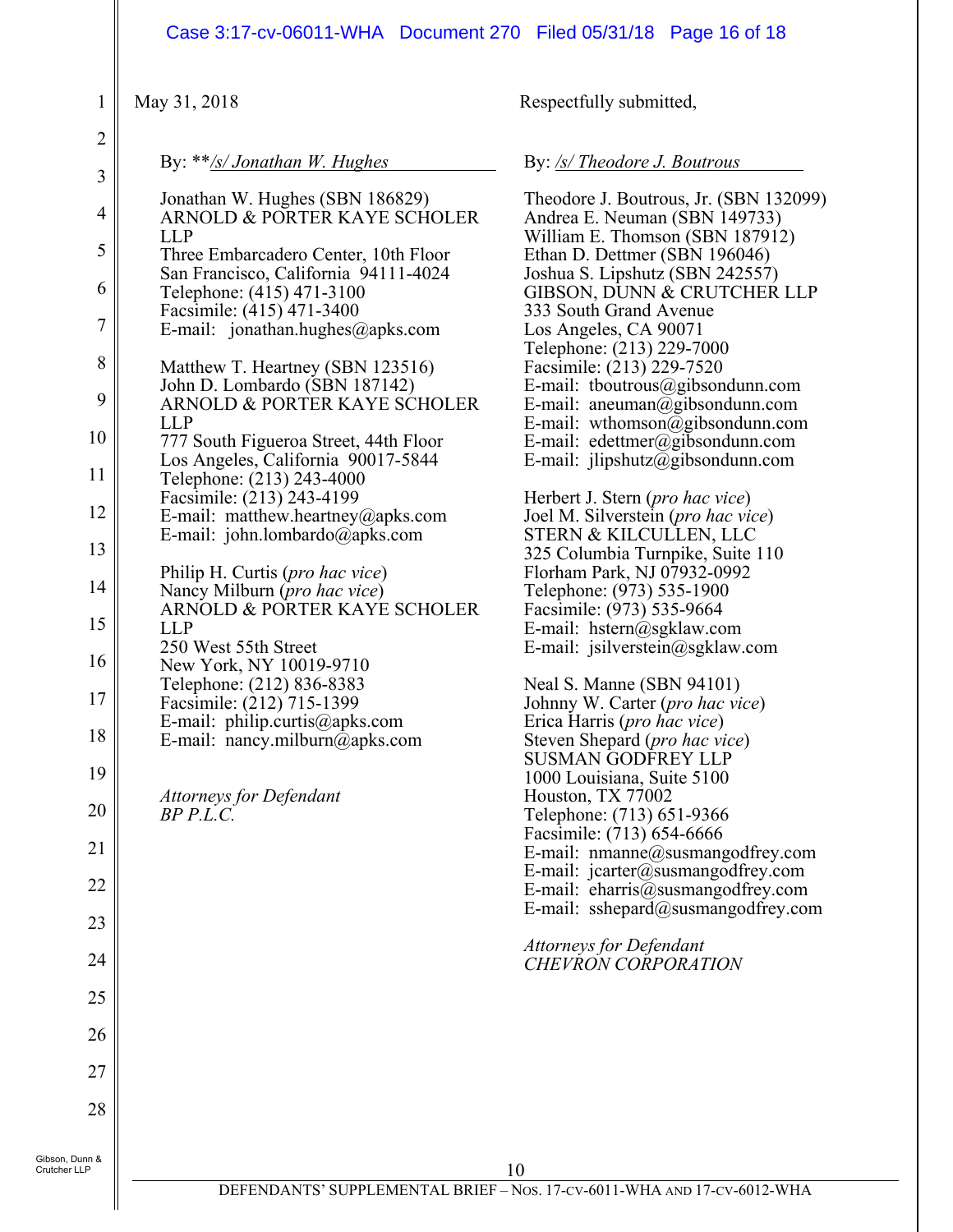### Case 3:17-cv-06011-WHA Document 270 Filed 05/31/18 Page 17 of 18

By: \*\**/s/ Carol M. Wood*

1

| $\overline{c}$          | Megan R. Nishikawa (SBN 271670)<br>KING & SPALDING LLP           |
|-------------------------|------------------------------------------------------------------|
| $\overline{\mathbf{3}}$ | 101 Second Street, Suite 2300<br>San Francisco, California 94105 |
| $\overline{4}$          | Telephone: (415) 318-1200                                        |
| 5                       | Facsimile: (415) 318-1300<br>Email: mnishikawa@kslaw.com         |
| 6                       | George R. Morris (SBN 249930)<br>KING & SPALDING LLP             |
| $\overline{7}$          | 601 S. California Ave, Suite 100                                 |
| 8                       | Palo Alto, CA 94304<br>Telephone: (650) 422-6718                 |
| 9                       | Facsimile: (650) 422-6800<br>Email: gmorris@kslaw.com            |
| 10                      | Tracie J. Renfroe (pro hac vice)<br>Carol M. Wood (pro hac vice) |
| 11                      | KING & SPALDING LLP<br>1100 Louisiana Street, Suite 4000         |
| 12                      | Houston, Texas 77002<br>Telephone: (713) 751-3200                |
| 13                      | Facsimile: (713) 751-3290<br>Email: trenfroe@kslaw.com           |
| 14                      | Email: cwood@kslaw.com                                           |
| 15                      | Justin A. Torres ( <i>pro hac vice</i> )<br>KING & SPALDING LLP  |
| 16                      | 1700 Pennsylvania Avenue, NW<br>Suite 200                        |
| 17                      | Washington, DC 20006-4707<br>Telephone: (202) 737 0500           |
| 18                      | Facsimile: (202) 626 3737<br>Email: jtorres@kslaw.com            |
| 19                      | <b>Attorneys for Defendant</b>                                   |
| 20                      | <b>CONOCOPHILLIPS</b>                                            |
| 21                      |                                                                  |
| 22                      |                                                                  |
| 23                      |                                                                  |
| 24                      |                                                                  |
| 25                      |                                                                  |
| 26                      |                                                                  |
| 27                      |                                                                  |
| 28                      |                                                                  |
| n &                     |                                                                  |

By: \*\**/s/ Dawn Sestito*

M. Randall Oppenheimer (SBN 77649) Dawn Sestito (SBN 214011) O'MELVENY & MYERS LLP 400 South Hope Street Los Angeles, California 90071-2899 Telephone: (213) 430-6000 Facsimile: (213) 430-6407 E-Mail: roppenheimer@omm.com E-Mail: dsestito@omm.com Theodore V. Wells, Jr. (*pro hac vice*)

Daniel J. Toal (*pro hac vice*) Jaren E. Janghorbani (*pro hac vice*) PAUL, WEISS, RIFKIND, WHARTON & GARRISON LLP 1285 Avenue of the Americas New York, New York 10019-6064 Telephone: (212) 373-3000 Facsimile: (212) 757-3990 E-Mail: twells@paulweiss.com E-Mail: dtoal@paulweiss.com E-Mail: jjanghorbani@paulweiss.com

*Attorneys for Defendant EXXON MOBIL CORPORATION*